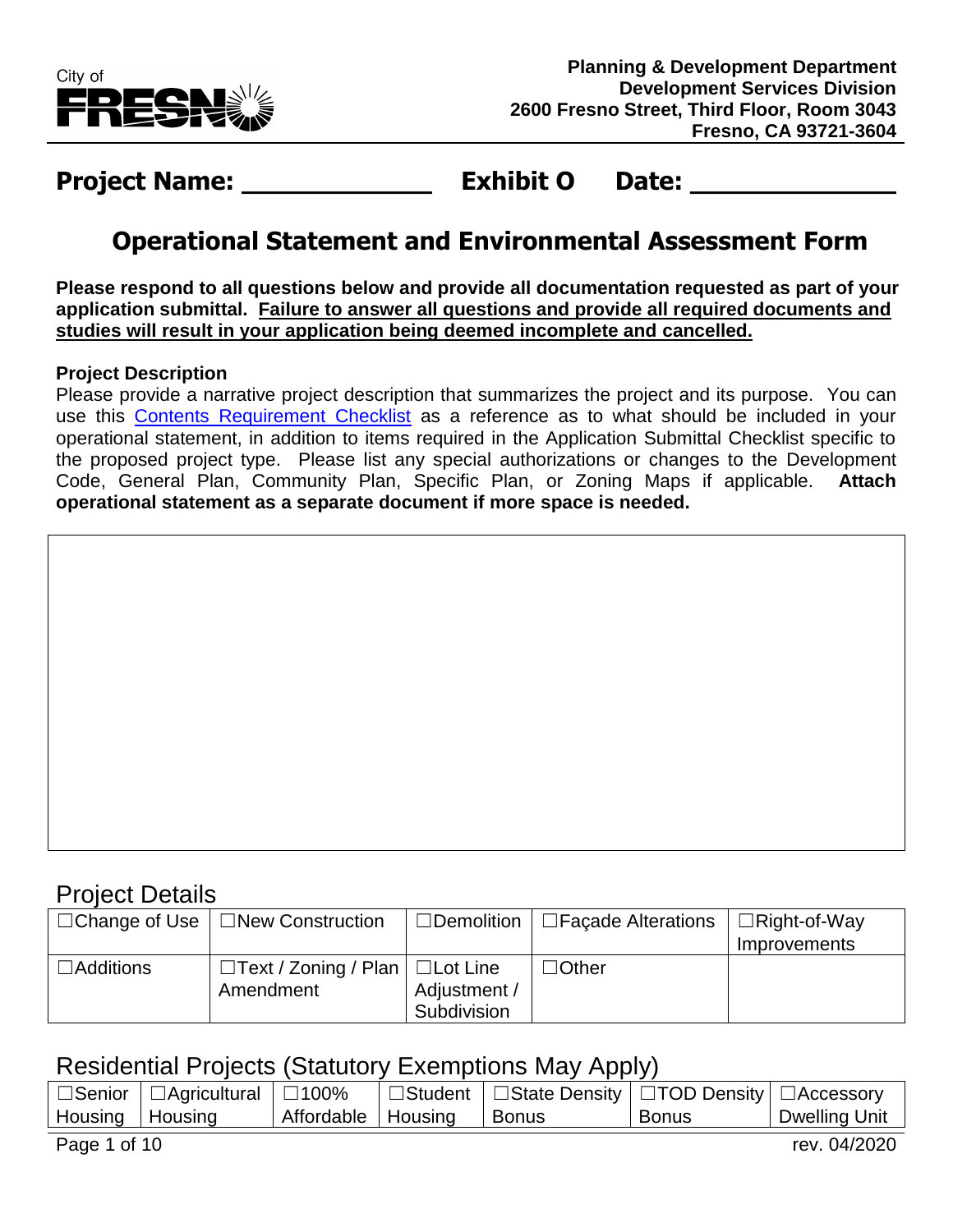### Estimated Construction Cost: \_\_\_\_\_\_\_\_\_\_\_\_\_\_\_\_\_\_\_\_\_

### **Project and Land Use Tables**

|                  |                                    | <b>Existing</b> | <b>Proposed</b> |
|------------------|------------------------------------|-----------------|-----------------|
|                  | Parking GSF                        |                 |                 |
| Use              | <b>Residential GSF</b>             |                 |                 |
| <b>Land</b>      | <b>Retail/Commercial GSF</b>       |                 |                 |
|                  | Office GSF                         |                 |                 |
|                  | <b>Industrial GSF</b>              |                 |                 |
|                  | <b>Medical GSF</b>                 |                 |                 |
| General          | Usable Open Space GSF              |                 |                 |
|                  | Public Open Space GSF              |                 |                 |
|                  | Net Lot Acreage                    |                 |                 |
|                  | Dwelling Units, Affordable         |                 |                 |
|                  | <b>Dwelling Units, Market Rate</b> |                 |                 |
|                  | Dwelling Units, Total              |                 |                 |
|                  | <b>Hotel Rooms</b>                 |                 |                 |
|                  | Number of Building(s)              |                 |                 |
| Project Features | <b>Number of Stories</b>           |                 |                 |
|                  | <b>Parking Spaces</b>              |                 |                 |
|                  | <b>Loading Spaces</b>              |                 |                 |
|                  | <b>Bicycle Spaces</b>              |                 |                 |
|                  | Studio / Efficiency Units          |                 |                 |
| Residential      | One Bedroom Units                  |                 |                 |
|                  | <b>Two Bedroom Units</b>           |                 |                 |
|                  | Three (or +) Bedroom Units         |                 |                 |
|                  | <b>Accessory Dwelling Units</b>    |                 |                 |
|                  | Hours of Operation                 |                 |                 |
|                  | Days of Operation                  |                 |                 |
| Non-Residential  | Number of Daily Deliveries         |                 |                 |
|                  | Number of Employees                |                 |                 |

| GSF:               | Gross Square Footage                                                                                                                |
|--------------------|-------------------------------------------------------------------------------------------------------------------------------------|
| Public Open Space: | Open Space available for the general public                                                                                         |
| Usable Open Space: | Open Space for tenants with a minimum dimension of 20 feet, and a<br>minimum area of 1,000 square feet.                             |
|                    | Affordable Dwelling Unit: A Dwelling Unit that is/will be restricted to Moderate or Lower income<br>households by deed restriction. |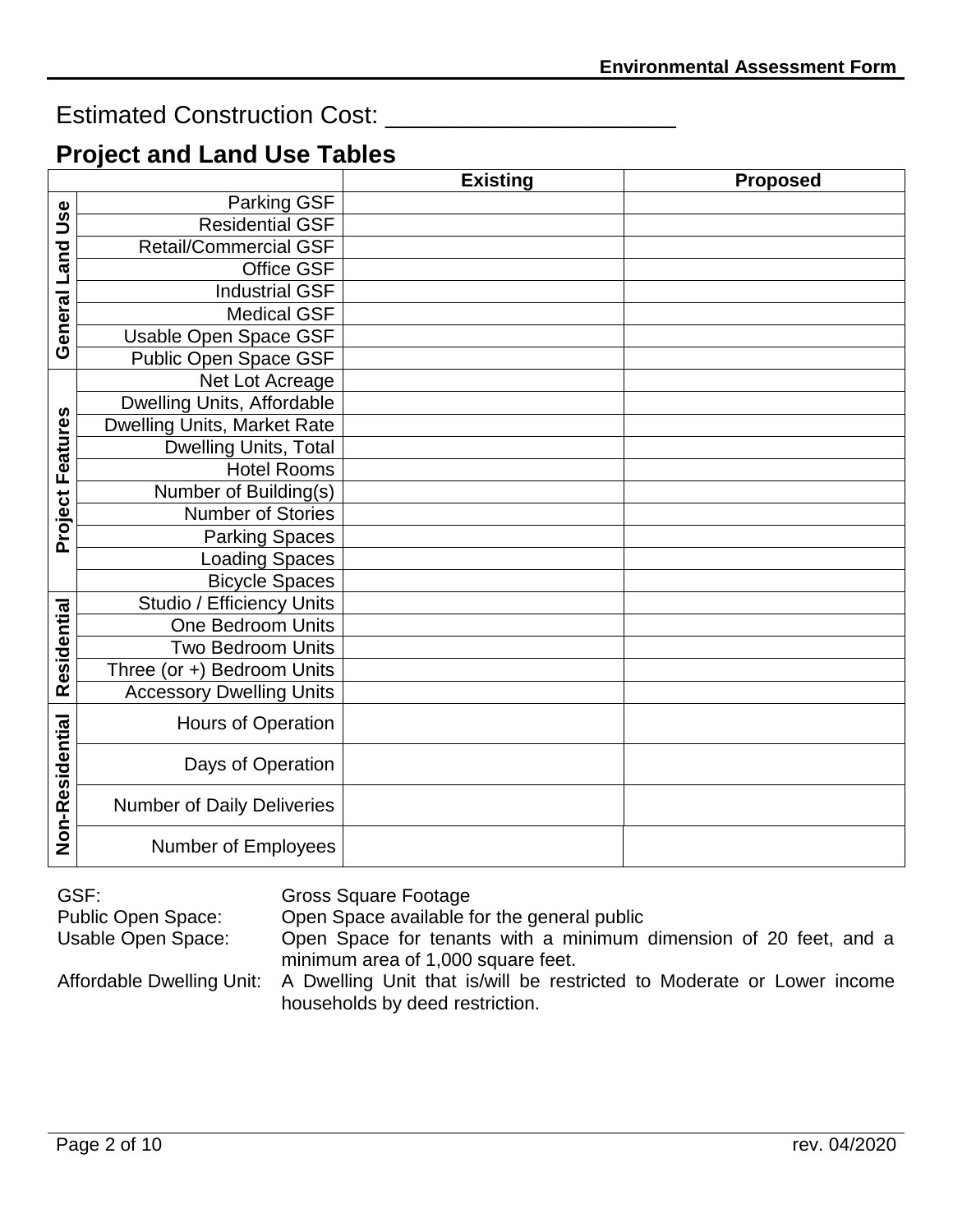## **ENVIRONMENTAL EVALUATION SCREENING FORM**

This form will determine if further environmental review is required. Please submit the required supplemental applications, technical studies, or other information indicated below along with this Project Application. Where applicable, references to General Plan Master EIR (GP MEIR) Mitigation Measures are shown in the Notes/Requirements section.

| <b>Environmental</b><br><b>Topic</b>      | <b>Information</b>                                                                                                                                                                                                            | <b>Applicable</b><br>to Project? | Notes /<br><b>Requirements</b>                                                                                                                                                     |
|-------------------------------------------|-------------------------------------------------------------------------------------------------------------------------------------------------------------------------------------------------------------------------------|----------------------------------|------------------------------------------------------------------------------------------------------------------------------------------------------------------------------------|
| General                                   | <b>Estimated Construction Duration</b>                                                                                                                                                                                        | $\Box$ Yes<br>$\Box$ No          | If yes, $\_\_\_\_\_\_\_\$ months<br>Start:<br>End:                                                                                                                                 |
| Aesthetics                                |                                                                                                                                                                                                                               |                                  |                                                                                                                                                                                    |
| 1. Shadow                                 | Would<br>project<br>the<br>result<br>in<br>any<br>construction over 50 feet in height, within<br>157 feet of existing or planned residential<br>uses?                                                                         | $\Box$ Yes<br>$\Box$ No          | If yes, prepare a<br><b>Shadow Analysis</b><br>prepared by a<br>qualified individual.                                                                                              |
| 2. Scenic Vista                           | Would the project impact a scenic vista?                                                                                                                                                                                      | $\Box$ Yes<br>$\Box$ No          | If yes, prepare a<br>visual simulation.                                                                                                                                            |
| 3. Lighting                               | Would lighting be required for the<br>following:<br>• Street and parking areas?<br><b>Public facilities?</b><br>Non-residential uses?<br>Free-standing signs?                                                                 | $\Box$ Yes<br>$\Box$ No          | If yes, provide project<br>specifications<br>showing lighting<br>systems with shields<br>to direct light to<br>roadways (GP MEIR<br>MMs: AES-1, AES-2,<br>AES-3, AES-4, AES-<br>5) |
| <b>Agriculture and Forestry Resources</b> |                                                                                                                                                                                                                               |                                  |                                                                                                                                                                                    |
| 4. Agricultural<br><b>Resources</b>       | Is the project located on land designated<br>California<br>the<br>Department of<br>by<br>Conservation as Prime Farmland, Unique<br>Farmland, or Farmland of Statewide<br>Importance?                                          | $\Box$ Yes<br>$\Box$ No          | If yes, mitigation may<br>be required.                                                                                                                                             |
| <b>Air Quality</b>                        |                                                                                                                                                                                                                               |                                  |                                                                                                                                                                                    |
| 5. Air Quality<br>Criteria<br>Pollutants  | a. Would project operations emit dust,<br>fumes, smoke, or particulate matter<br>adverse to the public health, safety, or<br>general welfare of the community or<br>detrimental to surrounding properties or<br>improvements? | $\Box$ Yes<br>$\Box$ No          | If yes, please submit<br>a project Air Quality<br><b>Impact Analysis</b><br>prepared by a<br>qualified consultant.<br>(GP MEIR MMs AIR-<br>1, AIR-2)                               |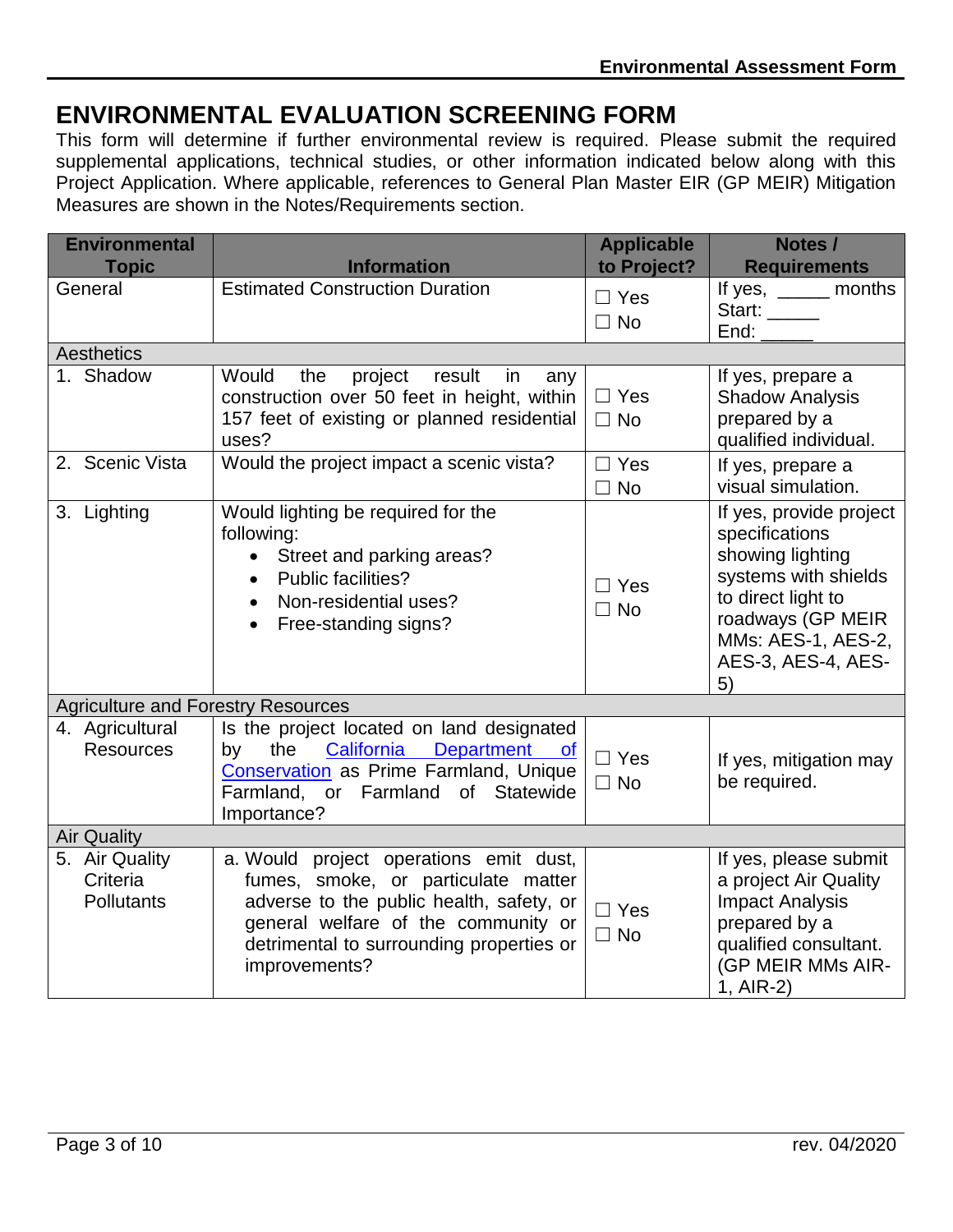| <b>Air Quality</b> |                                            |                                           |                                                                   |            |                                               |
|--------------------|--------------------------------------------|-------------------------------------------|-------------------------------------------------------------------|------------|-----------------------------------------------|
| 5. Air Quality     | b. Does the project propose more than      |                                           |                                                                   |            |                                               |
| Criteria           | any of the following?                      | 50 DU <sub>s</sub><br>2,000 sq. ft.       |                                                                   |            |                                               |
| Pollutants,        | <b>Residential</b>                         |                                           |                                                                   |            |                                               |
| cont.              | Commercial                                 |                                           |                                                                   |            |                                               |
|                    | Light Industrial                           | 25,000 sq. ft.                            |                                                                   |            | If yes, submit a copy                         |
|                    | Heavy Industrial                           |                                           |                                                                   |            | of your SJVAPCD                               |
|                    | <b>Medical Office</b>                      |                                           | 100,000 sq. ft.<br>20,000 sq. ft.<br>$\Box$ Yes<br>39,000 sq. ft. |            | <b>Indirect Source</b>                        |
|                    | <b>General Office</b>                      |                                           |                                                                   |            | <b>Review Application</b>                     |
|                    | Educational                                | 9,000 sq. ft.                             |                                                                   | $\Box$ No  | with your application.                        |
|                    | Governmental                               | 10,000 sq. ft.                            |                                                                   |            | (GP MEIR MMs AIR-                             |
|                    | Recreational                               | 20,000 sq. ft.                            |                                                                   |            | 1, AIR-2, AIR-4)                              |
|                    | Transportation /                           |                                           | construction exhaust                                              |            |                                               |
|                    | Transit                                    |                                           | emissions equal or                                                |            |                                               |
|                    |                                            | exceed two (2.0) tons                     |                                                                   |            |                                               |
|                    |                                            | $NOx$ or $PM10$                           |                                                                   |            |                                               |
|                    |                                            | c. Would the project exceed the following |                                                                   |            | If yes, submit a                              |
|                    | number of daily trips by land use?         |                                           |                                                                   |            | project Air Quality                           |
|                    | <b>Residential Housing</b>                 |                                           | $1,453$ trips                                                     | $\Box$ Yes | <b>Impact Analysis</b>                        |
|                    | Commercial                                 |                                           | 1,673 trips                                                       |            | prepared by a                                 |
|                    | Office                                     | 1,628 trips                               |                                                                   | $\Box$ No  | qualified consultant.                         |
|                    | Institutional                              |                                           | 1,707 trips                                                       |            | (GP MEIR MMs AIR-                             |
|                    | Industrial                                 |                                           | 1,506 trips                                                       |            | 1, AIR-2, AIR-4)                              |
|                    | d. Would the project exceed the following? |                                           |                                                                   |            |                                               |
|                    | <b>Residential</b>                         |                                           |                                                                   |            |                                               |
|                    | Single Family                              |                                           | 390 DUs                                                           |            | If yes, submit a                              |
|                    | Apartments, Low Rise                       |                                           | 590 DUs                                                           |            | project Air Quality<br><b>Impact Analysis</b> |
|                    | Apartments, High Rise                      |                                           | 600 DUs                                                           | $\Box$ Yes | prepared by a                                 |
|                    | Condominiums, General                      |                                           | 590 DUs                                                           | $\Box$ No  | qualified consultant.                         |
|                    | Condominiums, High                         |                                           | 590 DUs                                                           |            | (GP MEIR MMs AIR-                             |
|                    | <b>Rise</b>                                |                                           |                                                                   |            | 1, AIR-2, AIR-4)                              |
|                    | <b>Mobile Homes</b>                        |                                           | <b>760 DUs</b>                                                    |            |                                               |
|                    | <b>Retirement Community</b>                |                                           | <b>880 DUS</b>                                                    |            |                                               |
|                    | <b>Office</b>                              |                                           |                                                                   |            | If yes, submit a                              |
|                    | <b>General Office Building</b>             |                                           | 110,000 sq. ft.                                                   |            | project Air Quality                           |
|                    | <b>Office Park</b>                         |                                           | 106,000 sq. ft.                                                   |            | <b>Impact Analysis</b>                        |
|                    | <b>Government (Civic</b>                   |                                           | 57,000 sq. ft.                                                    | $\Box$ Yes | prepared by a                                 |
|                    | Center)                                    |                                           |                                                                   | $\Box$ No  | qualified consultant.                         |
|                    | <b>Government Office</b>                   |                                           | 23,000 sq. ft.                                                    |            | (GP MEIR MMs AIR-                             |
|                    | <b>Building</b>                            |                                           |                                                                   |            | 1, AIR-2, AIR-4)                              |
|                    | <b>Medical Office Building</b>             |                                           | 52,000 sq. ft.                                                    |            |                                               |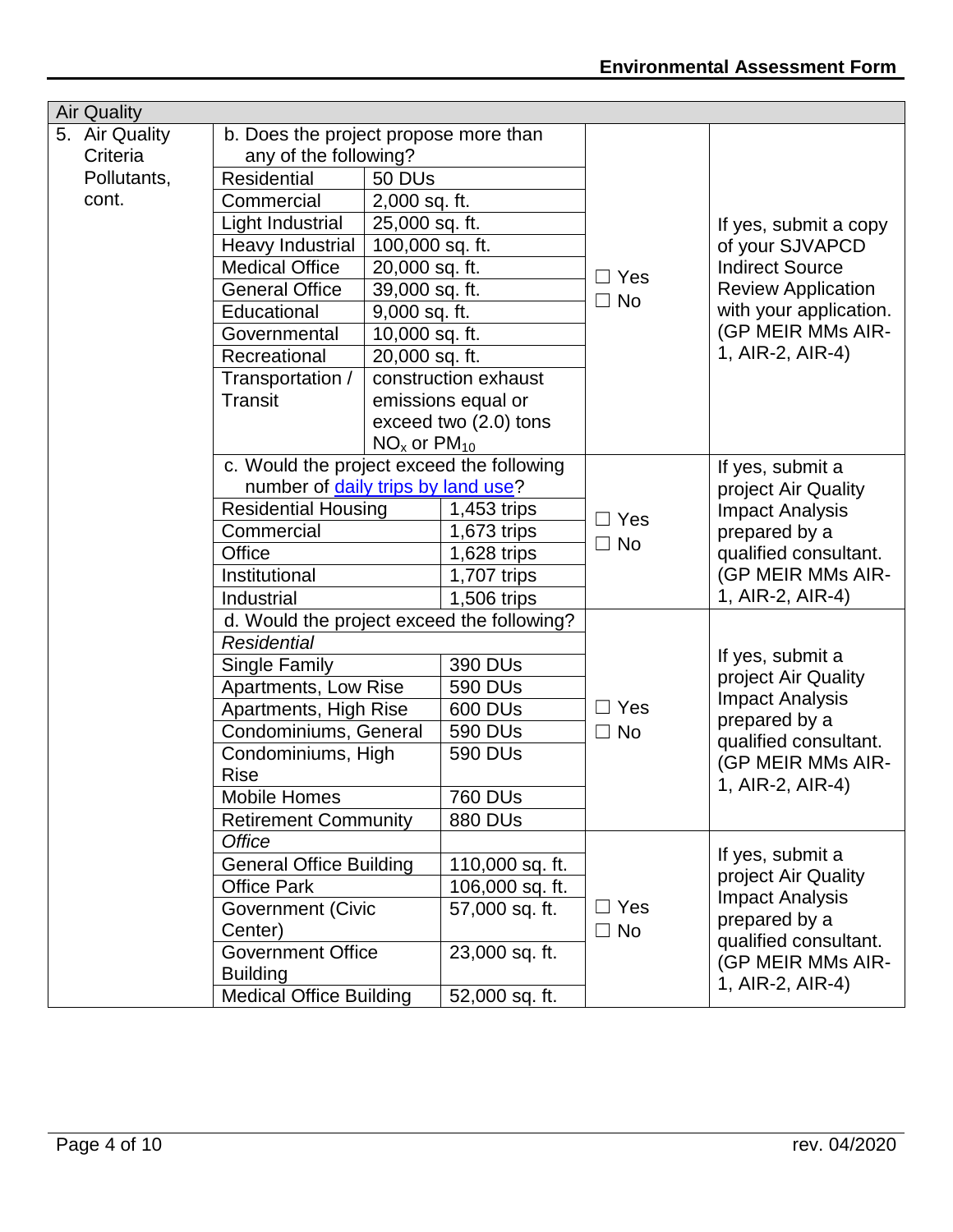|  | <b>Air Quality</b>   |                                                  |                 |            |                                                                                                                                                      |  |
|--|----------------------|--------------------------------------------------|-----------------|------------|------------------------------------------------------------------------------------------------------------------------------------------------------|--|
|  | 5. Air Quality       | e. Would the project exceed the following?       |                 |            |                                                                                                                                                      |  |
|  | Criteria             | Retail                                           |                 |            |                                                                                                                                                      |  |
|  | Pollutants,<br>cont. | <b>Free Standing Discount</b><br><b>Store</b>    | 61,000 sq. ft.  |            |                                                                                                                                                      |  |
|  |                      | <b>Regional Shopping</b>                         | 11,000 sq. ft.  |            |                                                                                                                                                      |  |
|  |                      | Center <57,000<br><b>Discount Club Store</b>     |                 |            |                                                                                                                                                      |  |
|  |                      |                                                  | 40,000 sq. ft.  |            |                                                                                                                                                      |  |
|  |                      | Supermarket<br><b>Convenience Market</b>         | 9,000 sq. ft.   |            |                                                                                                                                                      |  |
|  |                      |                                                  | 2,000 sq. ft.   |            | If yes, submit a                                                                                                                                     |  |
|  |                      | (w/o gas pumps)<br><b>Convenience Market</b>     |                 |            | project Air Quality                                                                                                                                  |  |
|  |                      |                                                  | 2,000 sq. ft.   | $\Box$ Yes | <b>Impact Analysis</b>                                                                                                                               |  |
|  |                      | (w/gas pumps)<br><b>Gasoline/Service Station</b> | 10 pumps        | $\Box$ No  | prepared by a                                                                                                                                        |  |
|  |                      | <b>Quality Restaurant</b>                        | 20,000 sq. ft.  |            | qualified consultant.<br>(GP MEIR MMs AIR-                                                                                                           |  |
|  |                      |                                                  |                 |            | 1, AIR-2, AIR-4)                                                                                                                                     |  |
|  |                      | Restaurant (high<br>turnover sit-down)           | 9,000 sq. ft.   |            |                                                                                                                                                      |  |
|  |                      | <b>Fast Food Restaurant</b>                      | 2,000 sq. ft.   |            |                                                                                                                                                      |  |
|  |                      | Day Care Center                                  | 22,000 sq. ft.  |            |                                                                                                                                                      |  |
|  |                      | Bulk (w/drive-through)                           | 10,000 sq. ft.  |            |                                                                                                                                                      |  |
|  |                      | Racquet/Health Club                              | 44,000 sq. ft.  |            |                                                                                                                                                      |  |
|  |                      | Hotel                                            | <b>200 DUs</b>  |            |                                                                                                                                                      |  |
|  |                      | Motel                                            | <b>170 DUs</b>  |            |                                                                                                                                                      |  |
|  |                      | <b>Industrial</b>                                |                 |            | If yes, submit a<br>project Air Quality<br><b>Impact Analysis</b><br>prepared by a<br>qualified consultant.<br>(GP MEIR MMs AIR-<br>1, AIR-2, AIR-4) |  |
|  |                      | <b>General Light Industry</b>                    | 510,000 sq. ft. |            |                                                                                                                                                      |  |
|  |                      | Heavy Industry                                   | 920,000 sq. ft. | $\Box$ Yes |                                                                                                                                                      |  |
|  |                      | <b>Industrial Park</b>                           | 370,000 sq. ft. | $\Box$ No  |                                                                                                                                                      |  |
|  |                      | Manufacturing                                    | 400,000 sq. ft. |            |                                                                                                                                                      |  |
|  |                      | Institutional                                    |                 |            |                                                                                                                                                      |  |
|  |                      | Hospital                                         | 78,000 sq. ft.  |            | If yes, submit a                                                                                                                                     |  |
|  |                      | <b>Elementary School</b>                         | 1,875 students  |            | project Air Quality                                                                                                                                  |  |
|  |                      | Junior High School                               | 1,680 students  | $\Box$ Yes | <b>Impact Analysis</b>                                                                                                                               |  |
|  |                      | <b>High School</b>                               | 1,325 students  |            | prepared by a                                                                                                                                        |  |
|  |                      | Junior College (2 year)                          | 1,100 students  | $\Box$ No  | qualified consultant.                                                                                                                                |  |
|  |                      | University/College (4                            | 716 students    |            | (GP MEIR MMs AIR-                                                                                                                                    |  |
|  |                      | year)                                            |                 |            | 1, AIR-2, AIR-4)                                                                                                                                     |  |
|  |                      | Place of Worship                                 | 48,000 sq. ft.  |            |                                                                                                                                                      |  |
|  | 6. Toxic Air         | a. If an Ambient Air Quality Analysis was        |                 |            |                                                                                                                                                      |  |
|  | Contaminants         | prepared, did any criteria pollutant             |                 | $\Box$ Yes | If yes, prepare                                                                                                                                      |  |
|  |                      | exceed 100 pounds per day (18.25 tons            |                 | $\Box$ No  | operational Health                                                                                                                                   |  |
|  |                      | per year)?                                       |                 |            | <b>Risk Assessment</b><br>(HRA) (GP MEIR                                                                                                             |  |
|  |                      | b. Would the project include five or more        |                 | $\Box$ Yes | MMs AIR-1, AIR-3,                                                                                                                                    |  |
|  |                      | heavy-duty truck deliveries per day with         |                 |            | $AlR-4)$                                                                                                                                             |  |
|  |                      | sensitive receptors located within 300-          |                 | $\Box$ No  |                                                                                                                                                      |  |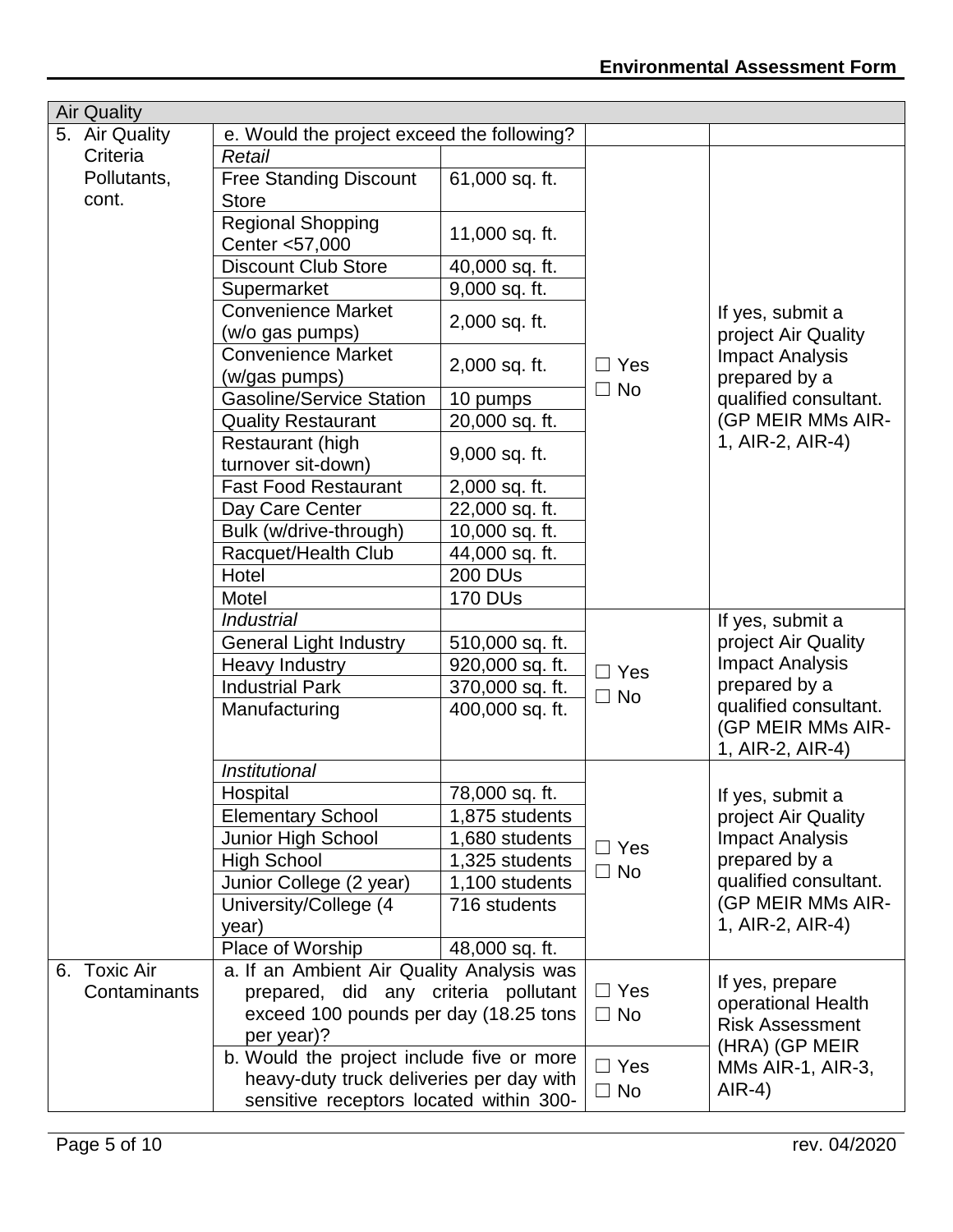|                                        | feet?                                                                                                                                                                                                                                                                                                                                                                                                                                                  |                                                                                                                                                                                                                                                                                                                                                                     |                                                                                   |                                                                                                                                         |
|----------------------------------------|--------------------------------------------------------------------------------------------------------------------------------------------------------------------------------------------------------------------------------------------------------------------------------------------------------------------------------------------------------------------------------------------------------------------------------------------------------|---------------------------------------------------------------------------------------------------------------------------------------------------------------------------------------------------------------------------------------------------------------------------------------------------------------------------------------------------------------------|-----------------------------------------------------------------------------------|-----------------------------------------------------------------------------------------------------------------------------------------|
| <b>Air Quality</b>                     |                                                                                                                                                                                                                                                                                                                                                                                                                                                        |                                                                                                                                                                                                                                                                                                                                                                     |                                                                                   |                                                                                                                                         |
| 6. Toxic Air<br>Contaminants,<br>cont. | c. Does the project propose a distribution<br>center, accomodating more than 100<br>trucks per day, more than 40 trucks with<br>operating transport refrigeration units<br>(TRUs) per day, or where TRU unit<br>operations exceed 300 hours per week,<br>within<br>1,000<br>from<br>feet<br>sensitive<br>receptors?                                                                                                                                    | $\Box$ Yes<br>$\Box$ No                                                                                                                                                                                                                                                                                                                                             | If yes, prepare<br>operational Health<br><b>Risk Assessment</b><br>(HRA) (GP MEIR |                                                                                                                                         |
|                                        | d. Does the project propose a large gas<br>station (dispensing 3.6 million gallons<br>per year or more) within 300 feet of a<br>sensitive receptor?<br>e. Does the project propose a gas station<br>within 50 feet of a sensitive receptor?                                                                                                                                                                                                            |                                                                                                                                                                                                                                                                                                                                                                     | $\Box$ Yes<br>$\Box$ No<br>$\Box$ Yes<br>$\Box$ No                                | MMs AIR-1, AIR-3,<br>$AlR-4)$                                                                                                           |
| 7. Odors                               |                                                                                                                                                                                                                                                                                                                                                                                                                                                        | a. Does the project emit objectionable<br>odors that are perceptible by a<br>reasonable person at property lines?                                                                                                                                                                                                                                                   |                                                                                   | If yes, prepare odor<br>impacts assessment<br>and implement odor<br>control measures<br>recommended by<br>SJVAPCD (GP MEIR<br>MM AIR-5) |
|                                        | b. Does the project propose residential,<br>an<br>commercial, or institutional use?<br><b>Wastewater Treatment Facility</b><br>Sanitary landfill<br><b>Transfer Station</b><br><b>Composting Facility</b><br>Petroleum Refinery<br><b>Asphalt Batch Plant</b><br><b>Chemical Manufacturing</b><br><b>Fiberglass Manufacturing</b><br><b>Painting/Coating Operations</b><br><b>Food Processing Facility</b><br>Feed Lot/Dairy<br><b>Rendering Plant</b> | commercial, or institutional uses within<br>the following distance from the listed<br>uses below OR does the project<br>propose one of the uses below at a<br>distance less than indicated below from<br>existing or planned residential,<br>2 miles<br>1 mile<br>1 mile<br>1 mile<br>2 miles<br>1 mile<br>1 mile<br>1 mile<br>1 mile<br>1 mile<br>1 mile<br>1 mile |                                                                                   | If yes, a Health Risk<br>Assessment<br>prepared by a<br>qualified consultant is<br>required.                                            |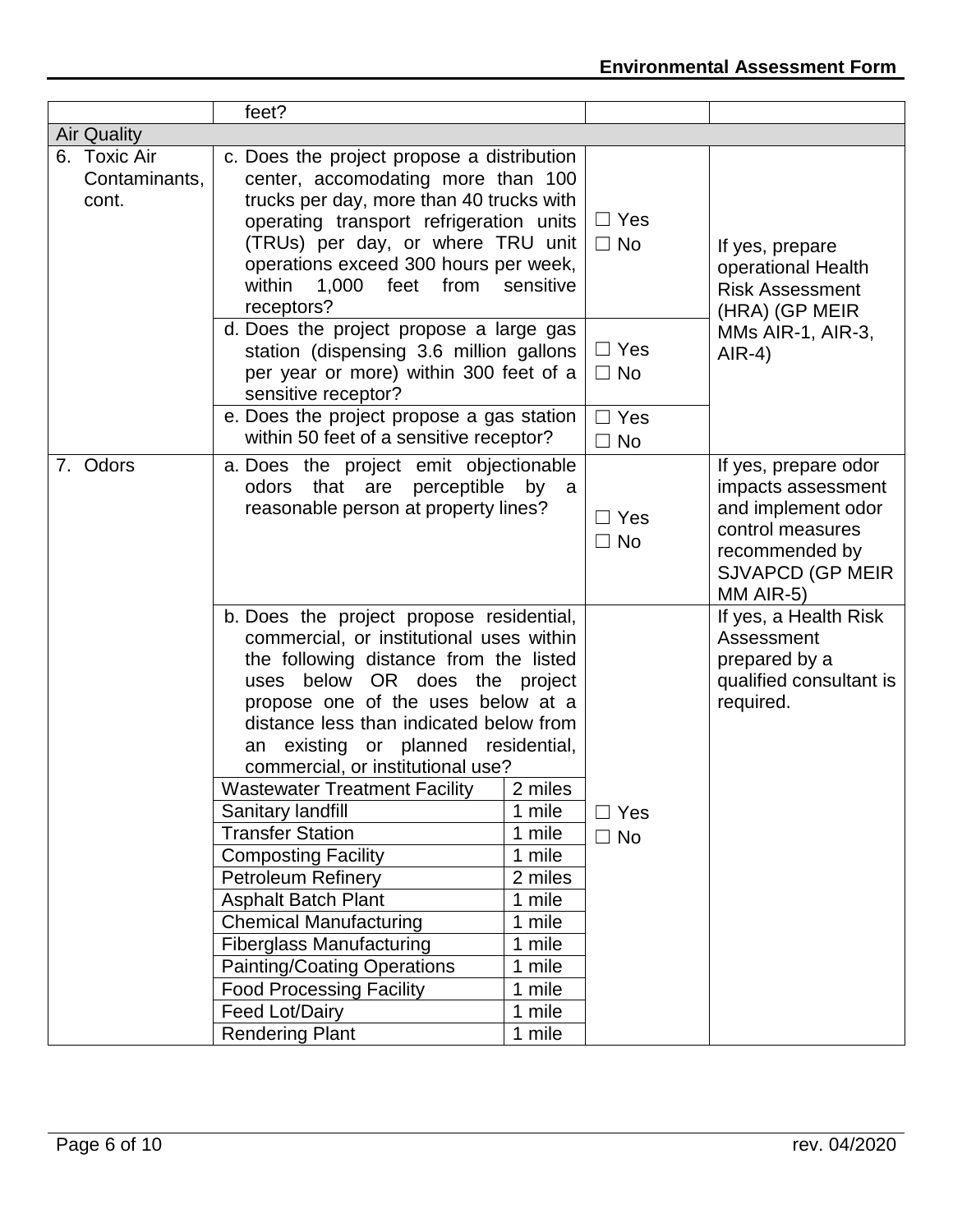|                                     | <b>Biological Resources</b>                                                                                                                                                                                                                                                                                                                                                                                                                     |                                                                  |                                                                                                                                                                                                 |  |  |  |
|-------------------------------------|-------------------------------------------------------------------------------------------------------------------------------------------------------------------------------------------------------------------------------------------------------------------------------------------------------------------------------------------------------------------------------------------------------------------------------------------------|------------------------------------------------------------------|-------------------------------------------------------------------------------------------------------------------------------------------------------------------------------------------------|--|--|--|
| 8. Special-Status<br><b>Species</b> | Is the project located on land where no<br>urban development has occurred, or on a<br>site that could provide suitable habitat for<br>special-status species?                                                                                                                                                                                                                                                                                   | $\Box$ Yes<br>$\Box$ No                                          | If yes, submit a<br>Biology study<br>prepared by a<br>qualified biologist.<br>(GP MEIR MMs BIO-<br>1, BIO-2, BIO-3, BIO-<br>4, BIO-5, BIO-6, BIO-<br>7, BIO-8, BIO-9)                           |  |  |  |
| 9. Wetlands                         | Would the project significantly alter or fill a<br>wetland?                                                                                                                                                                                                                                                                                                                                                                                     | $\Box$ Yes<br>$\Box$ No                                          | If yes, submit a<br>wetland delineation<br>prepared by a<br>qualified biologist.<br>(GP MEIR MM BIO-<br>8)                                                                                      |  |  |  |
| <b>Cultural Resources</b>           |                                                                                                                                                                                                                                                                                                                                                                                                                                                 |                                                                  |                                                                                                                                                                                                 |  |  |  |
| 10. Cultural<br><b>Resources</b>    | Would the project involve<br>changes on<br>previously undisturbed land?                                                                                                                                                                                                                                                                                                                                                                         | $\sqsupset$ Yes<br>$\Box$ No                                     | If yes, provide an<br><b>Extended CHRIS</b><br><b>Records Search from</b><br>the Southern San<br>Joaquin Valley<br>Information Center. If<br>necessary, further<br>study may be<br>recommended. |  |  |  |
| 11. Historic<br><b>Resources</b>    | Would the project involve changes to the<br>front façade or an addition visible from the<br>public right-of-way of a structure built 45 or<br>more years ago or located in a historic<br>district?<br>Would the project involve demolition of a<br>structure constructed 45 or more years<br>ago, or a structure located within a historic<br>district?<br>Would the project involve the modification<br>or demolition of a designated Historic | $\Box$ Yes<br>$\Box$ No<br>$\Box$ Yes<br>$\Box$ No<br>$\Box$ Yes | If yes, provide a<br>historic resources<br>evaluation prepared<br>by a qualified historic<br>resources<br>professional.                                                                         |  |  |  |
|                                     | Resource?<br>Please refer to Fresno County Assessor and Historic Fresno                                                                                                                                                                                                                                                                                                                                                                         | $\Box$ No                                                        |                                                                                                                                                                                                 |  |  |  |
|                                     |                                                                                                                                                                                                                                                                                                                                                                                                                                                 |                                                                  |                                                                                                                                                                                                 |  |  |  |
| Energy<br>12. Energy                | project result in wasteful,<br>Would the<br>inefficient, or unnecessary consumption of<br>energy?                                                                                                                                                                                                                                                                                                                                               | $\Box$ Yes<br>$\Box$ No                                          | If yes, provide<br>analysis in<br>operational<br>statement.                                                                                                                                     |  |  |  |
| Geology and Soils                   |                                                                                                                                                                                                                                                                                                                                                                                                                                                 |                                                                  |                                                                                                                                                                                                 |  |  |  |
| 13. Geology and<br>Soils            | located<br>with a<br>the<br>project<br><b>Bluff</b><br>ls.<br><b>Preservation (BL) Overlay District?</b>                                                                                                                                                                                                                                                                                                                                        | $\Box$ Yes<br>$\Box$ No                                          | If yes, a geotechnical<br>report prepared by a<br>qualified professional                                                                                                                        |  |  |  |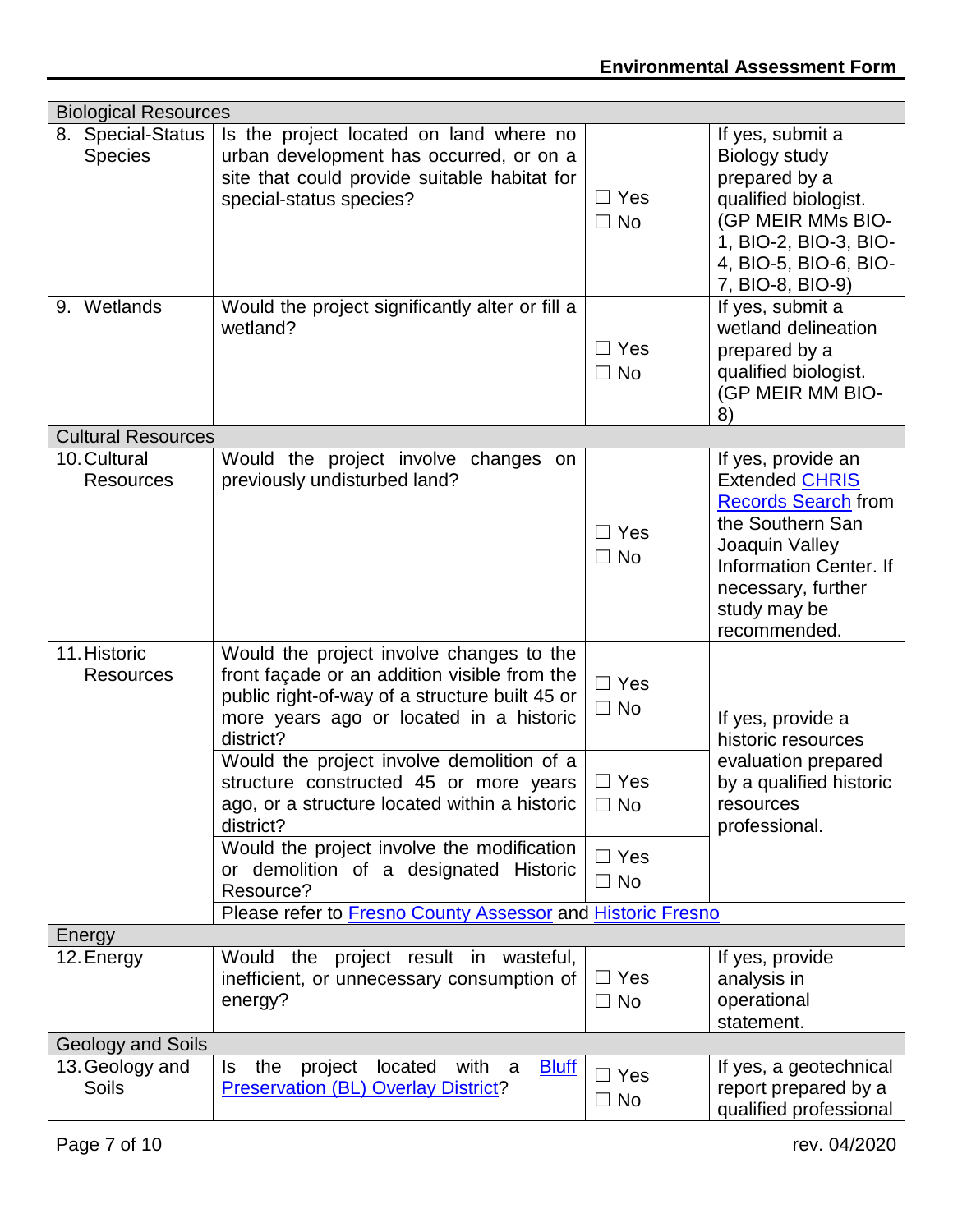### **Environmental Assessment Form**

|                                        | Area of excavation/disturbance (in square<br>$feet)$ :                                                                                                                                                                                                                                                                                                                                                                                                                                                                                                                                                     |                         | must be submitted.                                                                                                                                                     |
|----------------------------------------|------------------------------------------------------------------------------------------------------------------------------------------------------------------------------------------------------------------------------------------------------------------------------------------------------------------------------------------------------------------------------------------------------------------------------------------------------------------------------------------------------------------------------------------------------------------------------------------------------------|-------------------------|------------------------------------------------------------------------------------------------------------------------------------------------------------------------|
|                                        | Amount of excavation (in cubic yards):                                                                                                                                                                                                                                                                                                                                                                                                                                                                                                                                                                     |                         |                                                                                                                                                                        |
| Geology and Soils                      |                                                                                                                                                                                                                                                                                                                                                                                                                                                                                                                                                                                                            |                         |                                                                                                                                                                        |
| 14. Paleontology                       | Is there evidence that the project site<br>unique<br>paleontological<br>contains<br>a<br>or<br>geological resource?                                                                                                                                                                                                                                                                                                                                                                                                                                                                                        | $\Box$ Yes<br>$\Box$ No | If yes, a<br>paleontological<br>and/or geotechnical<br>report by a qualified<br>professional must be<br>submitted.                                                     |
| <b>Hazards and Hazardous Materials</b> |                                                                                                                                                                                                                                                                                                                                                                                                                                                                                                                                                                                                            |                         |                                                                                                                                                                        |
| 15. Hazardous<br><b>Materials</b>      | Would the project involve work on a site<br>with an existing or former gas station,<br>parking lot, auto repair, dry cleaners, or<br>heavy manufacturing use, or a site with<br>underground storage tanks?                                                                                                                                                                                                                                                                                                                                                                                                 | $\Box$ Yes<br>$\Box$ No | If yes, submit a<br>Phase I<br><b>Environmental Site</b><br>Assessment<br>prepared by a<br>qualified consultant.                                                       |
| 16. Hazardous<br>Areas                 | Is the project located in a hazardous area,<br>and involve ground disturbance of at least<br>50 cubic yards or a change of use from an<br>residential<br>industrial<br>use<br>to<br>$\mathbf{a}$<br>or<br>institutional<br>use?<br>Hazardous<br>Areas<br>include:<br>Areas currently or previously developed<br>with agricultural uses<br>Areas currently or formerly developed<br>$\bullet$<br>with industrial land uses and/or zoned<br>as Industrial<br>Areas within 100 feet of a known<br>$\bullet$<br>hazardous waste site<br>within<br>100<br>Areas<br>feet<br>of<br>an<br>underground storage tank | Yes<br>$\Box$ No        | If yes, submit a<br>Phase I<br><b>Environmental Site</b><br>Assessment<br>prepared by a<br>qualified consultant.                                                       |
|                                        | Does the project require FAA Notification?                                                                                                                                                                                                                                                                                                                                                                                                                                                                                                                                                                 | ∃ Yes<br>$\Box$ No      | If yes, please provide<br>FAA's determination.                                                                                                                         |
|                                        | Does the project propose structures within<br>a 100 year floodplain?                                                                                                                                                                                                                                                                                                                                                                                                                                                                                                                                       | $\Box$ Yes<br>$\Box$ No | If yes, provide a<br>Grading Plan.                                                                                                                                     |
| <b>Hydrology and Water Quality</b>     |                                                                                                                                                                                                                                                                                                                                                                                                                                                                                                                                                                                                            |                         |                                                                                                                                                                        |
| 17. Stormwater                         | Would any construction activities, including<br>grading, result in the disturbance of one<br>acre or more?                                                                                                                                                                                                                                                                                                                                                                                                                                                                                                 | $\Box$ Yes<br>$\Box$ No | If yes, a Stormwater<br><b>Pollution Prevention</b><br>Plan (SWPPP)<br>prepared by a<br>qualified consultant<br>id required prior to<br>obtaining a grading<br>permit. |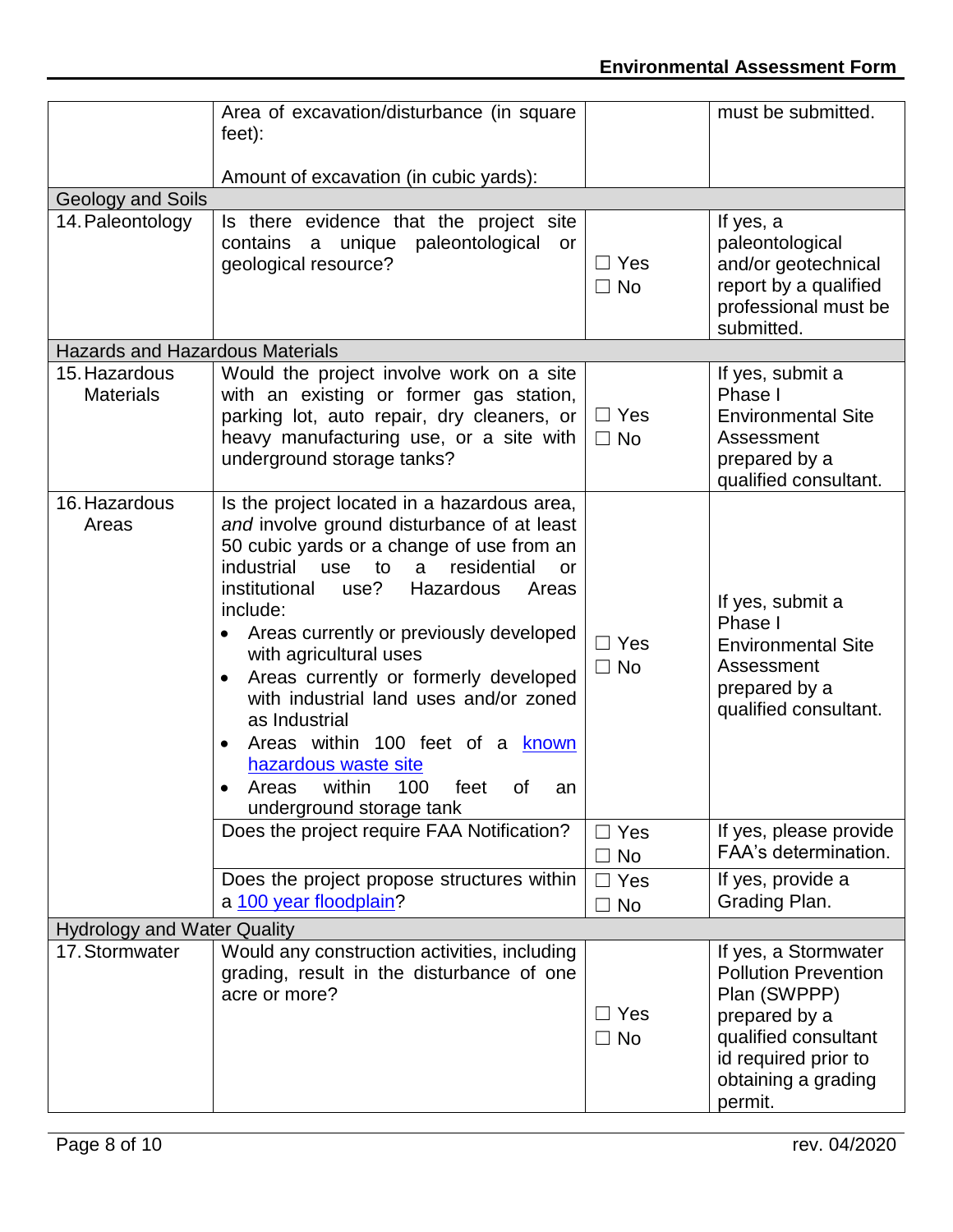| Land Use and Planning               |                                                                                                                                                                                                                                                                                     |                                                                                                                                                                                                                                                                                                                                                                                                                                                                                                                                                 |                         |                                                                                     |
|-------------------------------------|-------------------------------------------------------------------------------------------------------------------------------------------------------------------------------------------------------------------------------------------------------------------------------------|-------------------------------------------------------------------------------------------------------------------------------------------------------------------------------------------------------------------------------------------------------------------------------------------------------------------------------------------------------------------------------------------------------------------------------------------------------------------------------------------------------------------------------------------------|-------------------------|-------------------------------------------------------------------------------------|
| 18. Development<br><b>Standards</b> |                                                                                                                                                                                                                                                                                     | Is the project requesting deviations or<br>variations from development standards?                                                                                                                                                                                                                                                                                                                                                                                                                                                               | $\Box$ Yes<br>$\Box$ No | Consult with P&D<br>staff regarding<br>preparation of<br>applicable<br>application. |
| <b>Noise</b>                        |                                                                                                                                                                                                                                                                                     |                                                                                                                                                                                                                                                                                                                                                                                                                                                                                                                                                 |                         |                                                                                     |
| 19. Vehicle Noise                   | 81 feet<br>51 feet<br>66 feet<br>162 feet<br>127 feet<br>213 feet<br>282 feet<br>630 feet<br>691 feet<br>514 feet<br>594 feet<br><b>Residential</b><br>$\bullet$<br><b>Transient Lodging</b><br>$\bullet$<br>$\bullet$<br><b>Facilities</b><br>$\bullet$<br><b>Office Buildings</b> | Does the project propose a noise-sensitive<br>land use within the specified distance from<br>the centerline of an at-grade Major Street:<br>2-Lane Collector<br>4-Lane Collector<br>3-Lane Arterial<br>4-Lane Arterial<br><b>6-Lane Arterial</b><br>4-Lane Super Arterial<br>6-Lane Expressway<br>State Route 41<br>State Route 180<br>State Route 168<br>State Route 99<br>Noise-sensitive land uses include:<br><b>Medical Care Facilities</b><br><b>Community/Religious Assembly</b><br>Theaters, Auditoriums<br>Schools, Libraries, Museums | $\Box$ Yes<br>$\Box$ No | If yes, submit a Noise<br>Study prepared by a<br>qualified consultant.              |
| 20. Noise<br>Generation             | 7:00 a.m.?                                                                                                                                                                                                                                                                          | Does the project generate noise in excess<br>of 70 dB between 7:00 a.m. and 10:00<br>p.m., or 60 dB between 10:00 p.m. and                                                                                                                                                                                                                                                                                                                                                                                                                      | $\Box$ Yes<br>$\Box$ No | If yes, submit a Noise<br>Study prepared by a<br>qualified consultant.              |
|                                     | Does the project generate a consistent<br>noise in excess of 50 dB between 7:00<br>a.m. and 10:00 p.m., or 45 dB between<br>10:00 p.m. and 7:00 a.m.?                                                                                                                               |                                                                                                                                                                                                                                                                                                                                                                                                                                                                                                                                                 | $\Box$ Yes<br>$\Box$ No | If yes, submit a Noise<br>Study prepared by a<br>qualified consultant.              |
| 21. Airport Noise<br>Contour        | noise contour?                                                                                                                                                                                                                                                                      | Is the project located within a 60 dB airport                                                                                                                                                                                                                                                                                                                                                                                                                                                                                                   | $\Box$ Yes<br>$\Box$ No | If yes, submit a Noise<br>Study prepared by a<br>qualified consultant.              |